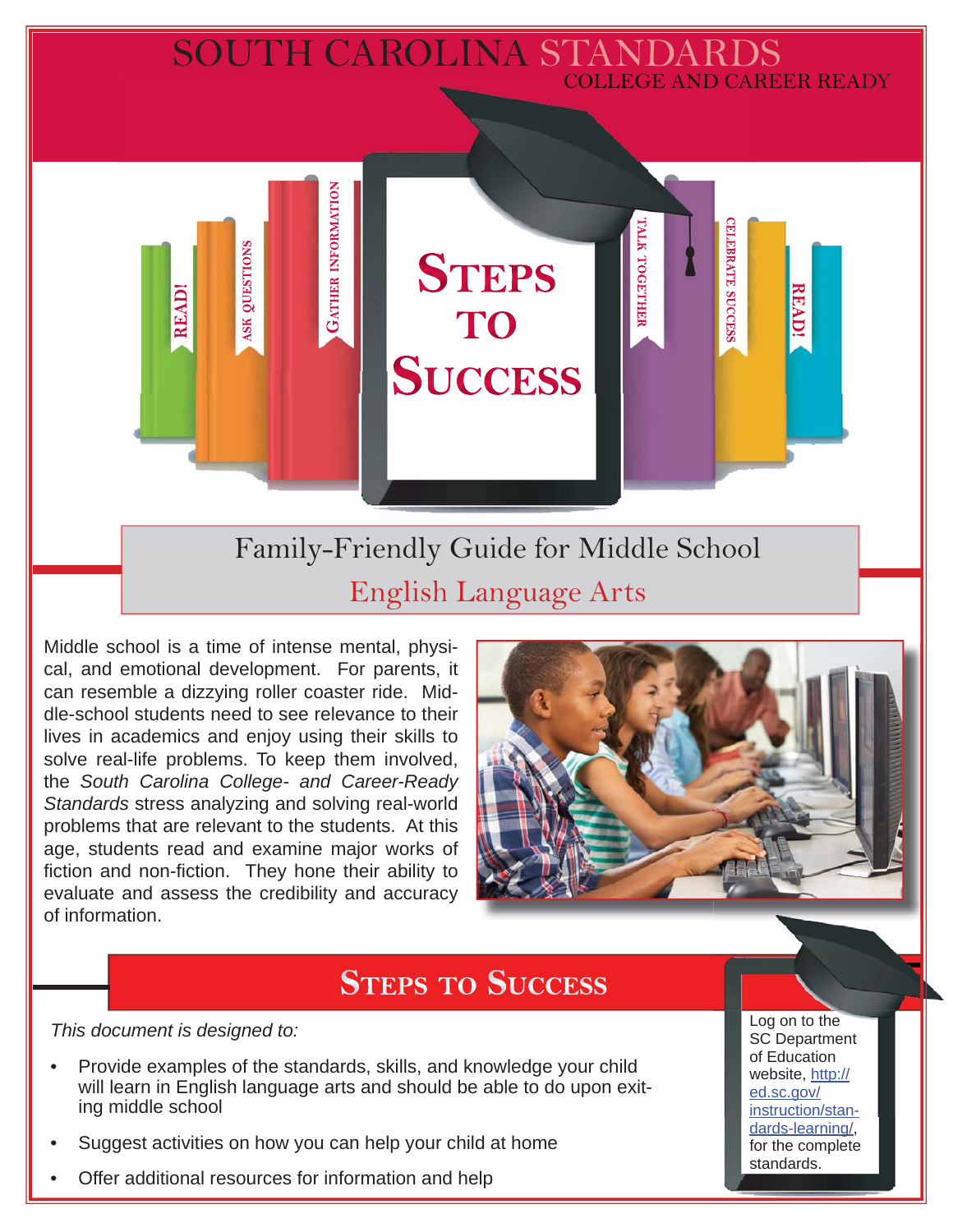#### LEARN ABOUT THE STANDARDS

The *South Carolina College- and Career-Ready Standards for English Language Arts* (ELA):

- Outline the knowledge and skills students must master so that, as high-school graduates, they have the expertise needed to be successful in college or careers.
- Provide a set of grade-level standards, "stair steps," based on the previous grade's standards which serve as the foundation for the next grade.
- Ensure that no matter where a student lives in South Carolina, the expectations for learning are the same.

Human knowledge now doubles about every three years. Therefore, revision of South Carolina's standards occurs periodically to respond to this growth of knowledge and increase of needed skills so our students will be ready for college or jobs. The *Col-* *lege- and Career-Ready Standards* prepare students for dealing with the growing mass of information by not only emphasizing content knowledge but by also stressing the skills of reasoning, analyzing data, and applying information to examine and solve situations.

South Carolinians developed these academic standards for South Carolina's children. The ELA standards are aligned with the *Profile of the South Carolina Graduate*, which summarizes the knowledge, skills, and habits employers expect (See http:// sccompetes.org/wp-content/uploads/2016/01/Profileof-the-South-Carolina-Graduate\_Updated.pdf.) Developed by business leaders, the *Profile* is approved by the South Carolina Chamber of Commerce and is endorsed by the Superintendents' Roundtable, as well as South Carolina's colleges and universities. The *Profile* demands world-class knowledge and skills. emphasizes critical thinking and problem solving, communication, and interpersonal skills.

#### ENGLISH LANGUAGE ARTS IN MIDDLE SCHOOL

#### **INQUIRY AND INVESTIGATION**

Middle-school students must analyze and evaluate what they learn, read and investigate. Students determine the reliability of sources and bias of writers. They conduct extensive research projects outside of class. These **Steps to Success** include:

| <b>Fifth Grade</b> |                                                                                                   | <b>Middle School</b>                                                                                                      | <b>High School</b>                                                                                                                              |  |  |
|--------------------|---------------------------------------------------------------------------------------------------|---------------------------------------------------------------------------------------------------------------------------|-------------------------------------------------------------------------------------------------------------------------------------------------|--|--|
|                    | Develop questions that narrow a<br>topic and help direct further study                            | Develop questions to<br>$\bullet$<br>broaden thinking about an<br>idea and direct additional                              | Develop and refine questions.<br>$\bullet$<br>Revisit and refine questions<br>again, as research moves along                                    |  |  |
|                    | Conduct research to develop<br>questions, build knowledge; and,                                   | study                                                                                                                     | on an idea, to direct inquiry for<br>learning, and for deeper under-                                                                            |  |  |
|                    | generate possible explanations,<br>while considering other views or                               | Demonstrate that patterns<br>of evidence lead to cer-                                                                     | standing.                                                                                                                                       |  |  |
|                    | possible results<br>Combine information from several                                              | tain conclusions. Critically<br>review them and acknowl-                                                                  | Analyze ideas and information<br>$\bullet$<br>from many sources. Develop                                                                        |  |  |
|                    | print and digital sources to an-<br>swer questions and solve prob-                                | edging other views.<br>Develop questions based<br>$\bullet$                                                               | questions, propose interpreta-<br>tions, and consider alternative                                                                               |  |  |
|                    | lems                                                                                              | on evidence, give explana-<br>tions, propose conclusions,                                                                 | views and perspectives.<br>Gather information from many<br>$\bullet$                                                                            |  |  |
|                    | Analyze the reliability of informa-<br>tion presented in different print<br>and digital sources   | but consider other view-<br>points                                                                                        | sources and evaluate each for<br>perspective, validity, and bias                                                                                |  |  |
|                    | Draw conclusions from relation-<br>ships and patterns found during<br>research                    | <b>Gather information from</b><br>$\bullet$<br>many sources and evalu-<br>ate each for perspective,<br>validity, and bias | Organize and synthesize rel-<br>$\bullet$<br>evant ideas to deepen under-<br>standing, communicate learn-<br>ing, and identify implications for |  |  |
|                    | Develop a plan to communicate<br>findings and/or conduct further<br>research                      | $\bullet$<br>Assess the process of<br>investigation and anticipate<br>and overcome obstacles.                             | further study<br>Analyze the investigation pro-<br>$\bullet$<br>cess to evaluate and revise the                                                 |  |  |
|                    | Analyze the learning process and<br>think of how to apply new ways of<br>learning to future study | Reflect on the comprehen-<br>siveness of the inquiry.                                                                     | research plan and strategies. Ad-<br>dress misconceptions and apply<br>learning to future inquiries.                                            |  |  |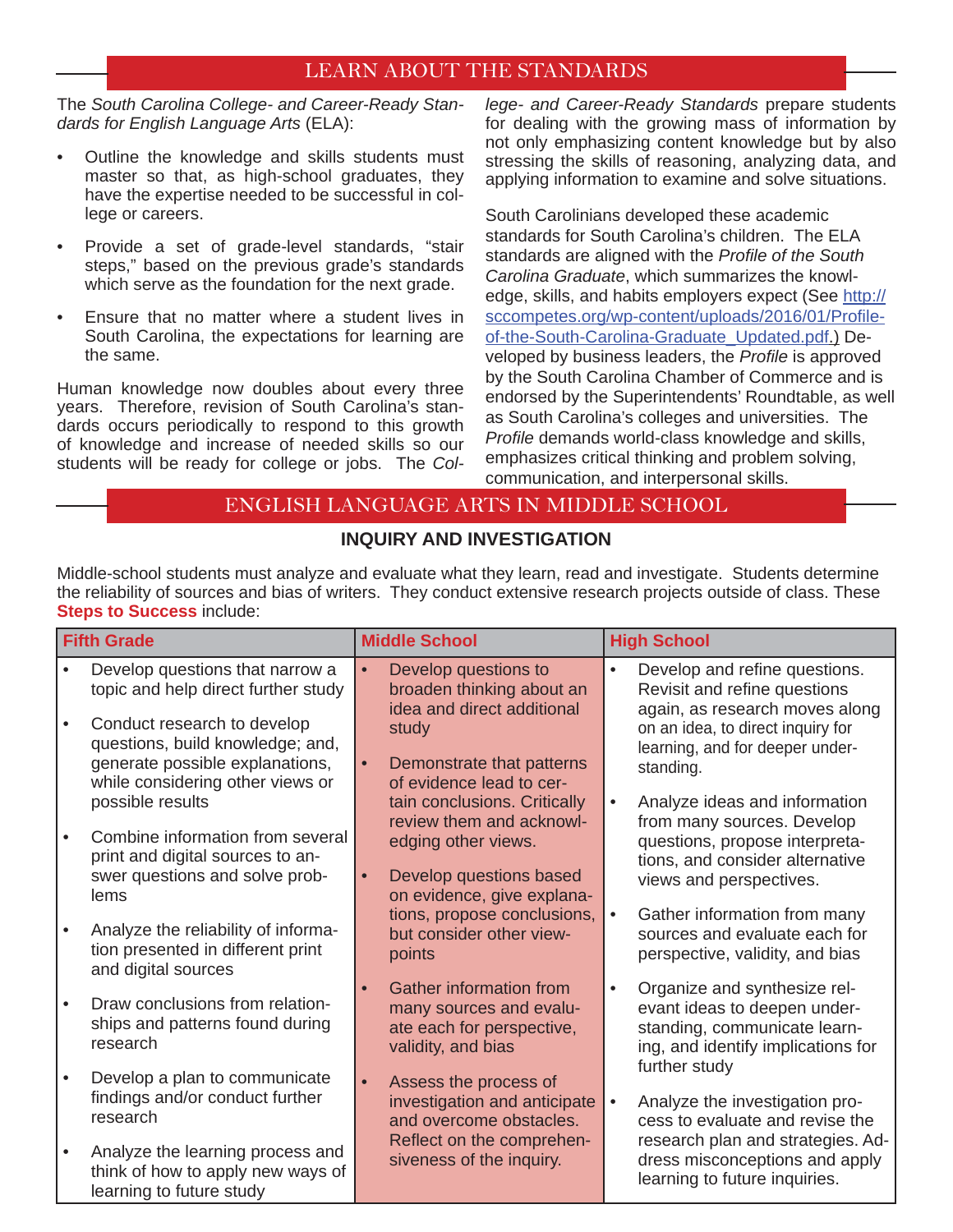#### **WRITING**

Middle-school students spend a great deal of time interpreting and reporting on research of fictional and nonfictional text. They are expected to produce coherent essays that are error-free and feature varied sentence structure. Students use citations competently and follow research report formats in their written reports. These **Steps to Success include:** 

| <b>Fifth Grade</b> |                                                                                                                                       | <b>Middle School</b> |                                                                                                                                                               | <b>High School</b> |                                                                                                                                                        |  |
|--------------------|---------------------------------------------------------------------------------------------------------------------------------------|----------------------|---------------------------------------------------------------------------------------------------------------------------------------------------------------|--------------------|--------------------------------------------------------------------------------------------------------------------------------------------------------|--|
|                    | Write legibly<br>Write stories and research pa-<br>pers using arguments that are<br>well organized and supported<br>by relevant facts |                      | Write arguments that introduce<br>opposing claims and provide<br>evidence and data for each<br>from multiple reliable sources<br>Develop the topic with well- | $\bullet$          | Write arguments that intro-<br>duce a clear and well-informed<br>claim. Establish the signifi-<br>cance of the claim and outline<br>the counterclaims. |  |
|                    | Use information from various<br>credible sources. Provide a<br>general observation and focus.                                         |                      | chosen facts, details, and<br>quotations. Follow a standard<br>format for citation of sources.<br>Further develop a style and                                 | $\bullet$          | Develop the topic with relevant,<br>credible sources for the claim<br>and counter claims. Outline<br>the strengths and weaknesses<br>of the claims.    |  |
|                    | Use a style and tone appropri-<br>ate to the writing purpose                                                                          |                      | tone appropriate to the writing<br>purpose                                                                                                                    | $\bullet$          | Maintain a formal style and ob-                                                                                                                        |  |
| $\bullet$          | Plan, revise, and edit to better<br>focus on a topic and to improve<br>writings. Build on the ideas of                                |                      | Plan, revise, and edit to im-<br>prove writing                                                                                                                | $\bullet$          | jective tone. Follow a standard<br>format for citation of sources.<br>Plan, revise, and edit through                                                   |  |
|                    | others to strengthen writing.<br>Write frequently on both fic-                                                                        |                      | Write frequently and at length<br>on both fiction and non-fiction                                                                                             |                    | numerous drafts to improve<br>writing                                                                                                                  |  |
|                    | tion and non-fiction topics with<br>deepening understanding                                                                           |                      | topics<br>Write and research at length<br>using the computer                                                                                                  | $\bullet$          | Write frequently, routinely, and<br>at length on both fiction and<br>non-fiction topics                                                                |  |
|                    | Write and research at length<br>using the compute                                                                                     |                      |                                                                                                                                                               | $\bullet$          | Write and research at length<br>using the computer                                                                                                     |  |

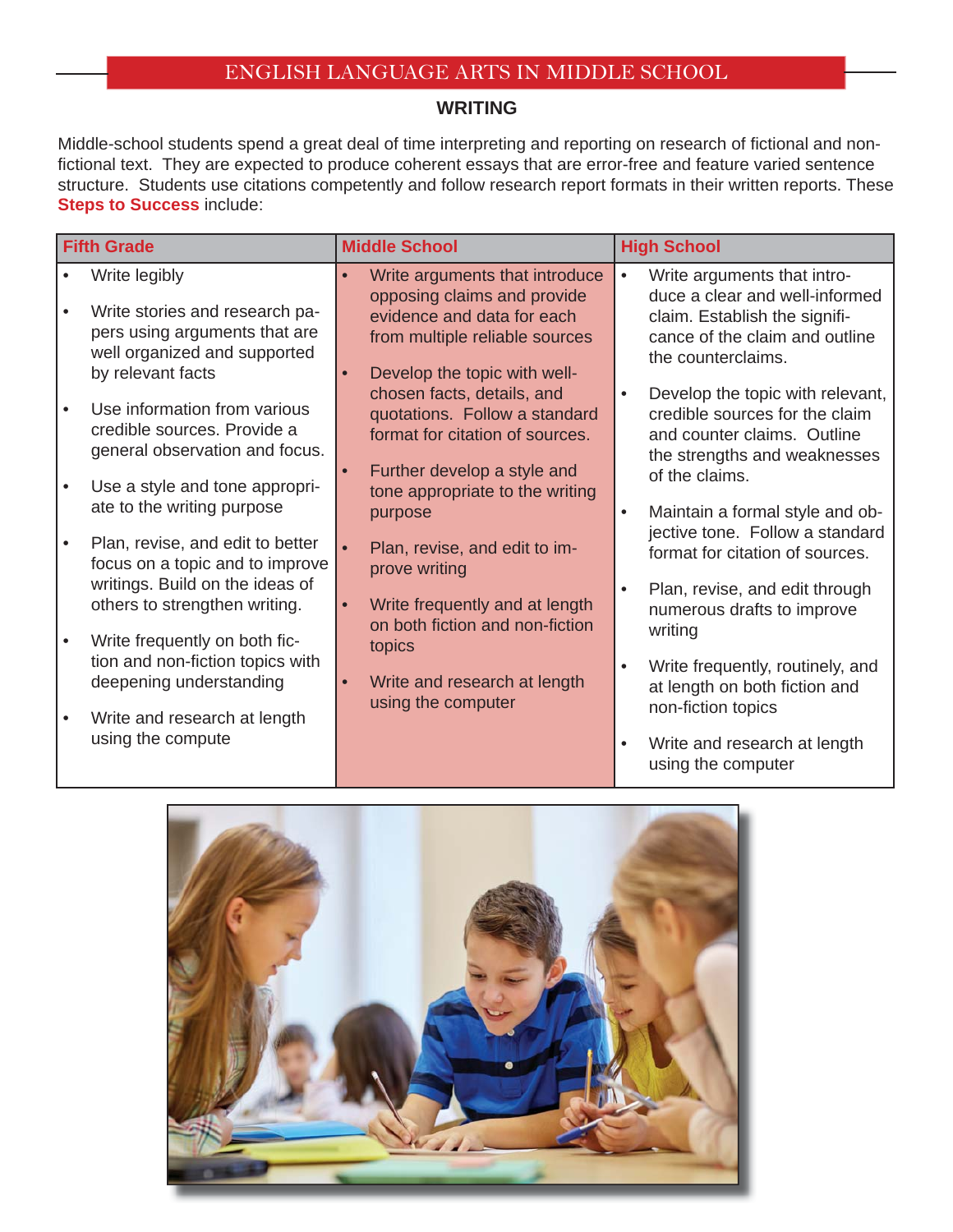#### **COMMUNICATION**

Middle-school students more closely examine the accuracy and viewpoints of communications and those communicating. They scrutinize a presenter's arguments and determine whether the information is sufficient and reliable. These **Steps to Success** include:



#### **Fifth Grade**

- Develop ideas to contribute to a discussion, providing accurate and related information
- Report on a topic or give an opinion with facts and descriptive details. Use a logical order of ideas.
- Participate in focused conversations. Build on the ideas of others. Pose questions, respond to clarify thinking, and express new thoughts.Identify how and why the speaker chooses particular words and phrases or stresses certain words. Consider whether sufficient facts are included and how they are presented.

| <b>Middle School</b> |                                                                                                                                                        | <b>High School</b> |                                                                                                                                                            |  |
|----------------------|--------------------------------------------------------------------------------------------------------------------------------------------------------|--------------------|------------------------------------------------------------------------------------------------------------------------------------------------------------|--|
|                      | Connect the ideas of several speakers and<br>provide ideas, evidence, and observations in a<br>discussion                                              |                    | Analyze the development of related themes<br>across a variety of texts. Cite evidence to support<br>the analysis and provide an objective summary.         |  |
|                      | Consider new ideas and different opinions in<br>developing views. Justify view based on the<br>evidence given.                                         |                    | Analyze how literary texts and media indirectly<br>refer to themes and models from historical and<br>cultural traditions                                   |  |
|                      | Analyze and evaluate the credibility and accuracy<br>of information and findings                                                                       |                    | Evaluate several texts to develop a theory regard-<br>ing the authors' use of structure, plot, and manip-<br>ulation of time. Cite support from the texts. |  |
|                      | Determine the effectiveness of a speaker's argu-<br>ment. Evaluate the reasoning on the sufficiency<br>of the evidence and whether irrelevant evidence | $\bullet$          | Analyze how an author's choices of structure,<br>order of events, and manipulation of time create<br>different effects                                     |  |
|                      | was used.                                                                                                                                              |                    | Read often and at length to improve vocabulary.<br>Learn about style and enjoy the stories                                                                 |  |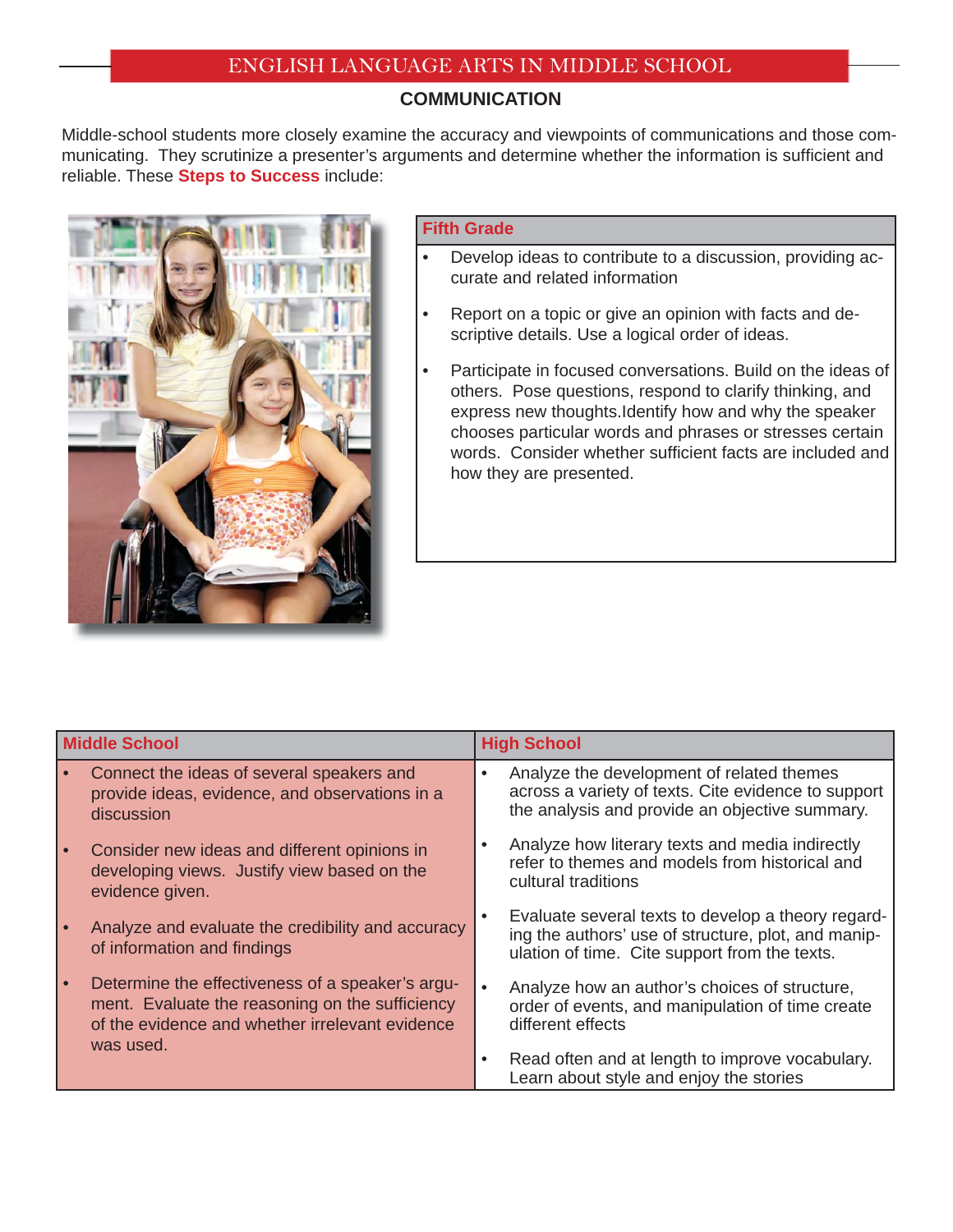## **READING FOR ENJOYMENT AND ENRICHMENT**

Middle-school students see more nuances, complexities, and perspectives in their analyses of characters and plots. They must analyze how the author put the story together in order to examine how the order influences meaning. These **Steps to Success** include:

| <b>Fifth Grade</b> |                                                                                                                                           | <b>Middle School</b>                                                                                                                       | <b>High School</b>                                                                                                                                                      |  |  |
|--------------------|-------------------------------------------------------------------------------------------------------------------------------------------|--------------------------------------------------------------------------------------------------------------------------------------------|-------------------------------------------------------------------------------------------------------------------------------------------------------------------------|--|--|
|                    | Summarize the key details of<br>a story or the main concepts<br>in the text<br>Analyze how the author uses<br>words and phrases to impact | Compare a portrayal of a place<br>or character to an historical<br>account to understand how<br>authors use or alter history for<br>effect | Analyze the development of<br>$\bullet$<br>related themes across a variety<br>of texts. Cite evidence to sup-<br>port the analysis and provide an<br>objective summary. |  |  |
|                    | the reader's point of view                                                                                                                | Determine the theme(s) and<br>$\bullet$<br>analyze the development. Pro-                                                                   | Analyze how literary texts and<br>$\bullet$<br>media indirectly refer to themes                                                                                         |  |  |
|                    | Compare the way topics,<br>ideas, concepts, and events<br>are shown in first person,                                                      | vide a summary.<br>Analyze how a modern work                                                                                               | and models from historical and<br>cultural traditions                                                                                                                   |  |  |
|                    | second person, and third per-<br>son accounts/sources                                                                                     | of fiction draws on themes or<br>character types from myths or<br>traditional stories. Describe                                            | Evaluate several texts to de-<br>$\bullet$<br>velop a theory regarding the<br>authors' use of structure, plot,                                                          |  |  |
|                    | Quote accurately to study the<br>meaning beyond the text to<br>support conclusions                                                        | how the material is presented in<br>a new way. Analyze the author's<br>choice of structures (parts of the                                  | and manipulation of time. Cite<br>support from the texts.                                                                                                               |  |  |
|                    | Analyze two or more charac-<br>ters, events, or settings and<br>explain how they influence<br>the plot or action                          | story and how the reader en-<br>counters them) and draw conclu-<br>sions about how they influence<br>meaning.                              | Analyze how an author's choic-<br>$\bullet$<br>es of structure, order of events,<br>and manipulation of time create<br>different effects                                |  |  |
|                    | Read often and at length to<br>improve vocabulary, learn<br>about style, and enjoy the<br>stories                                         | Read often and at length to im-<br>$\bullet$<br>prove vocabulary. Learn about<br>style and enjoy the stories.                              | Read often and at length to im-<br>$\bullet$<br>prove vocabulary. Learn about<br>style and enjoy the stories.                                                           |  |  |

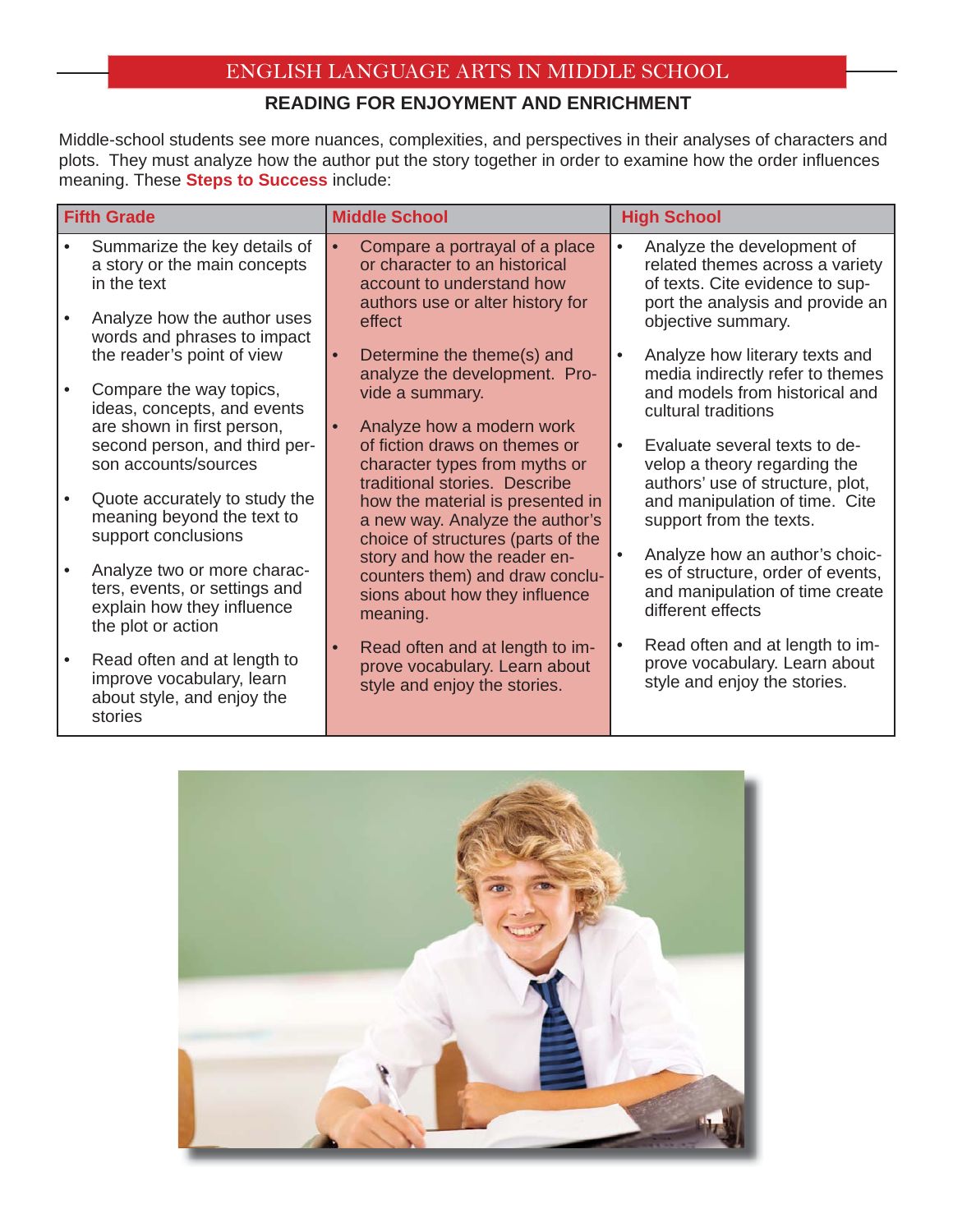

#### **READING FOR INFORMATION**

Middle-school students are better prepared to examine more closely the quality and reliability of the information provided in a text. They will judge the reasoning and the evidence provided, supporting their own decisions with facts. These **Steps to Success** include:

| <b>Fifth Grade</b> |                                                                                                                                               |           | <b>Middle School</b>                                                                        |  | <b>High School</b>                                                                                                                   |  |                                                                                                                                |  |                                                                                                                                                                              |
|--------------------|-----------------------------------------------------------------------------------------------------------------------------------------------|-----------|---------------------------------------------------------------------------------------------|--|--------------------------------------------------------------------------------------------------------------------------------------|--|--------------------------------------------------------------------------------------------------------------------------------|--|------------------------------------------------------------------------------------------------------------------------------------------------------------------------------|
|                    | Quote from the text to analyze<br>meaning given and implied in<br>the text                                                                    |           | Cite the evidence that most<br>strongly supports an analysis<br>of what the text says, both |  | Investigate different supported<br>interpretations in areas where<br>the text leaves the meaning                                     |  |                                                                                                                                |  |                                                                                                                                                                              |
|                    | Summarize a text with two or<br>more central ideas, supporting<br>with key details                                                            | $\bullet$ | stated clearly and hinted at<br>Determine an author's per-<br>spective or purpose. Analyze  |  | uncertain. Cite textual evi-<br>dence to support synthesis of<br>interpretations.                                                    |  |                                                                                                                                |  |                                                                                                                                                                              |
|                    | Make conclusions or predic-<br>tions from the reading, support-<br>ing ideas with details                                                     |           | how the author acknowledges<br>or responds to conflicting evi-<br>dence or viewpoints.      |  | Determine an author's point<br>of view or purpose in a text in<br>which the rhetoric is effective.<br>Analyze how the style and con- |  |                                                                                                                                |  |                                                                                                                                                                              |
|                    | Read texts that are more<br>complex. Respond according<br>to the purpose of the task and<br>whether it is to explain, inform,<br>or convince. |           |                                                                                             |  |                                                                                                                                      |  | Analyze and evaluate the<br>claims made in a text. Assess<br>whether the reasoning is sound<br>and the evidence is sufficient. |  | tent contribute to the persua-<br>siveness or beauty of the text.<br>Analyze and critique the rea-<br>soning in historical, scientific,<br>technical, cultural, and influen- |
|                    |                                                                                                                                               |           |                                                                                             |  | tial argument writing                                                                                                                |  |                                                                                                                                |  |                                                                                                                                                                              |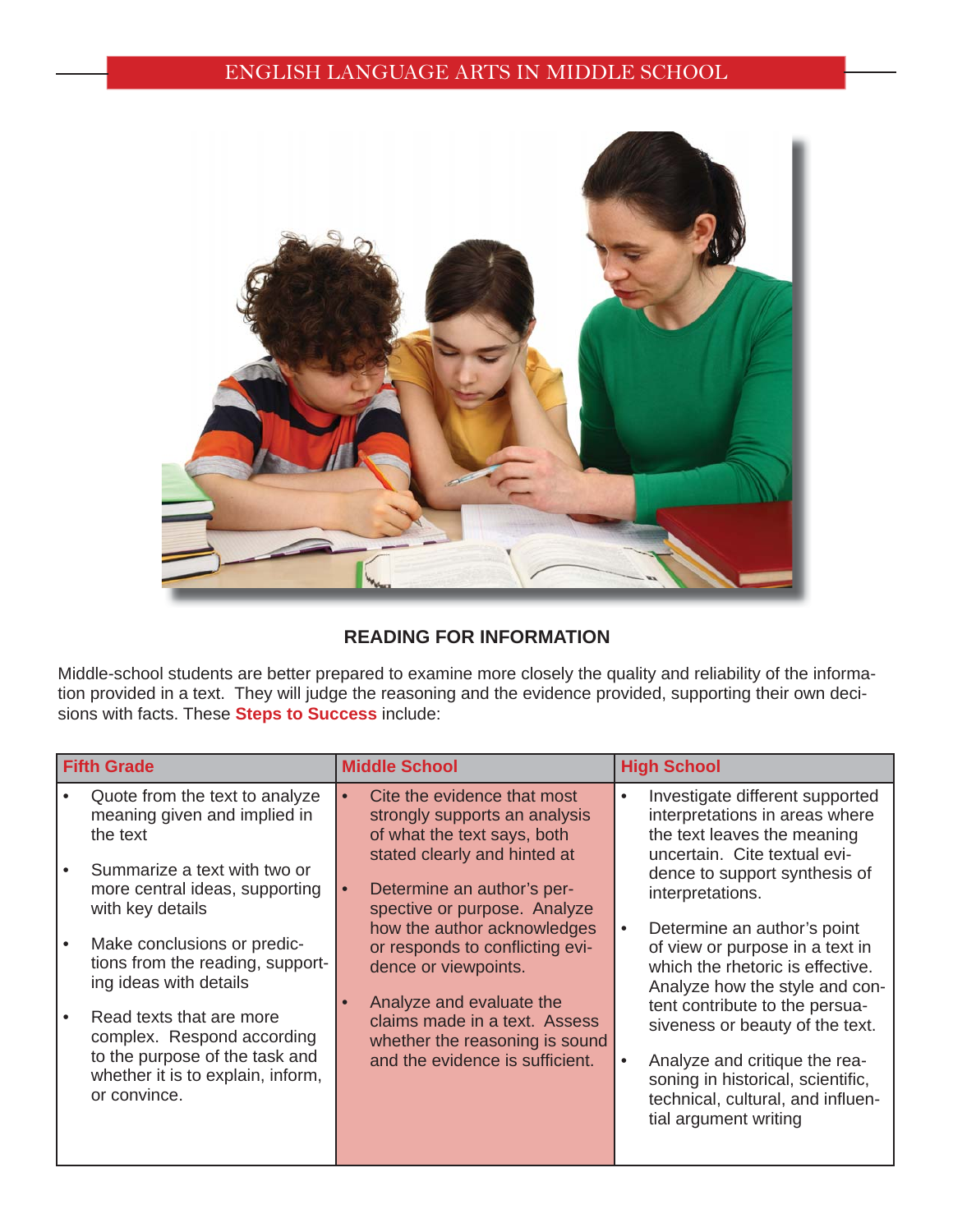### LEARNING AT HOME

Your child may be more independent at this age, but your support and help are needed still to succeed in middle school. Work with your teen at home. Be informed about assignments and timelines and if help is needed with specific skills. Here are some suggestions for things to do at home to help your teen learn:

- Read, read, read, whatever comic books, magazines, graphic novels, or a mystery series. If your teen is a reluctant reader, make an extra effort to find articles and magazines about a hobby or interest.
- Continue to show your own interest in reading. Students this age still take cues from adults, even though they would never admit it.
- Check out two copies of the same book with your teen. Set aside a time for reading and discussing the book. Discuss what you have been reading as you go about the day's activities.
- Make sure your teen gets enough sleep. Homework and extra activities can interfere with the time your teen goes to bed. Teenagers need more than the usual seven to eight hours of rest. Lack of sleep impacts academic success, attitude, and health.
- Turn off the video games, TV, smart phone, and radio during homework time. Teens don't need the distractions while studying. Try to give your teen a quiet spot to work.
- Have your teen keep an agenda or homework journal. Go over it together to make sure all of the assignments are done.